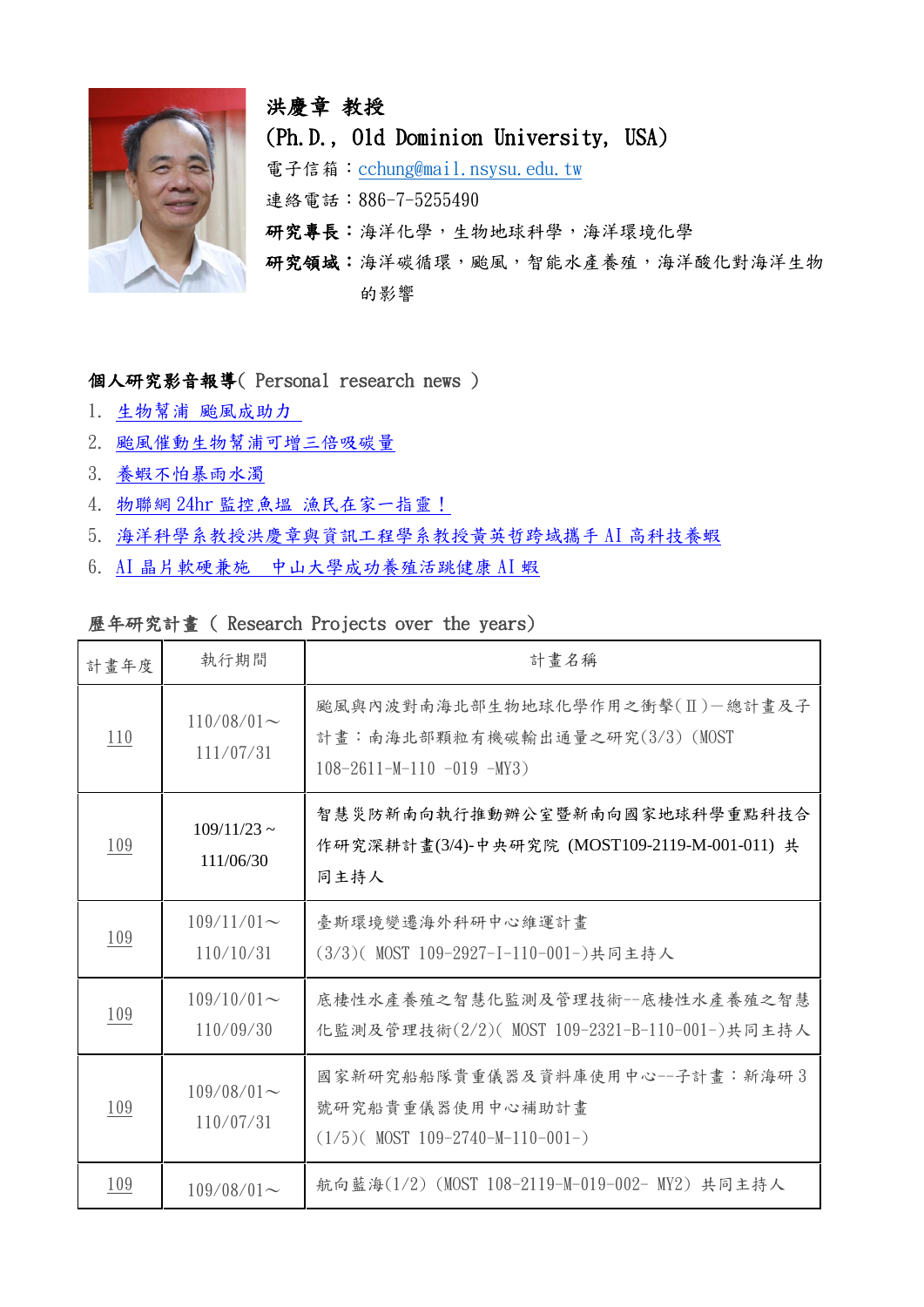| 計畫年度       | 執行期間                       | 計畫名稱                                                                                                    |
|------------|----------------------------|---------------------------------------------------------------------------------------------------------|
|            | 110/07/31                  |                                                                                                         |
| 109        | $109/08/01$ ~<br>110/7/31  | 颱風與內波對南海北部生物地球化學作用之衝擊(Ⅱ)-總計書及子<br>計畫:南海北部顆粒有機碳輸出通量之研究(2/3) (MOST<br>$108 - 2611 - M - 110 - 019 - MY3$  |
| <u>109</u> | $109/07/01$ ~<br>110/06/30 | 智慧災防新南向執行推動辦公室暨新南向國家地球科學重點科技合<br>作研究深耕計畫(3/4)( MOST 109-2119-M-001-011-)共同主持人                           |
| <u>109</u> | $109/1/01$ ~<br>109/12/31  | 高整合度低耗電之水下觀測裝置(3/4) (MOST 109-2634-F-110-001)<br>共同主持人                                                  |
| 108        | $108/11/01$ ~<br>109/10/31 | 臺斯(LK)國合計畫-臺斯環境變遷海外科研中心維運計畫(2/3)<br>MOST 108-2911-I-110-301 共同主持人                                       |
| <u>108</u> | $108/10/01$ ~<br>109/09/30 | 底棲性水產養殖之智慧化監測及管理技術-底棲性水產養殖之智慧<br>化監測及管理技術(1/2) (MOST 108-2321-B-110-002) 共同主持人                          |
| 108        | $108/10/01$ ~<br>109/07/31 | 航向藍海(1/2) (MOST 108-2119-M-019-002- MY2) 共同主持人                                                          |
| 108        | $108/08/01$ ~<br>109/07/31 | 海研三號研究船貴重儀器使用中心補助計畫 (MOST<br>108-2611-M-110-024) 共同主持人                                                  |
| 108        | $108/08/01$ ~<br>109/07/31 | 台灣海岸帶變遷與海陸交互作用研究:科學基礎與社會關連一台灣<br>海岸帶變遷與海陸交互作用研究:科學基礎與社會關連(MOST<br>$108 - 2621 - M - 110 - 001$          |
| <u>108</u> | $108/08/01$ ~<br>109/07/31 | 颱風與內波對南海北部生物地球化學作用之衝擊(II)-總計畫及子<br>計畫:南海北部顆粒有機碳輸出通量之研究(1/3) (MOST<br>$108 - 2611 - M - 110 - 019 - MY3$ |
| 108        | $108/01/01$ ~<br>108/12/31 | 高整合度低耗電之水下觀測裝置(2/4) (MOST 108-2634-F-110-001)<br>共同主持人                                                  |
| <u>107</u> | $107/11/01$ ~<br>108/10/31 | 臺斯(LK)國合計畫-臺斯環境變遷海外科研中心維運計畫(1/3)<br>MOST 107-2911-I-110-301 共同主持人                                       |
| <u>107</u> | $107/08/01$ ~<br>108/07/31 | 台灣海岸帶變遷與海陸交互作用研究:科學基礎與社會關連一台灣<br>海岸帶變遷與海陸交互作用研究:科學基礎與社會關連(MOST                                          |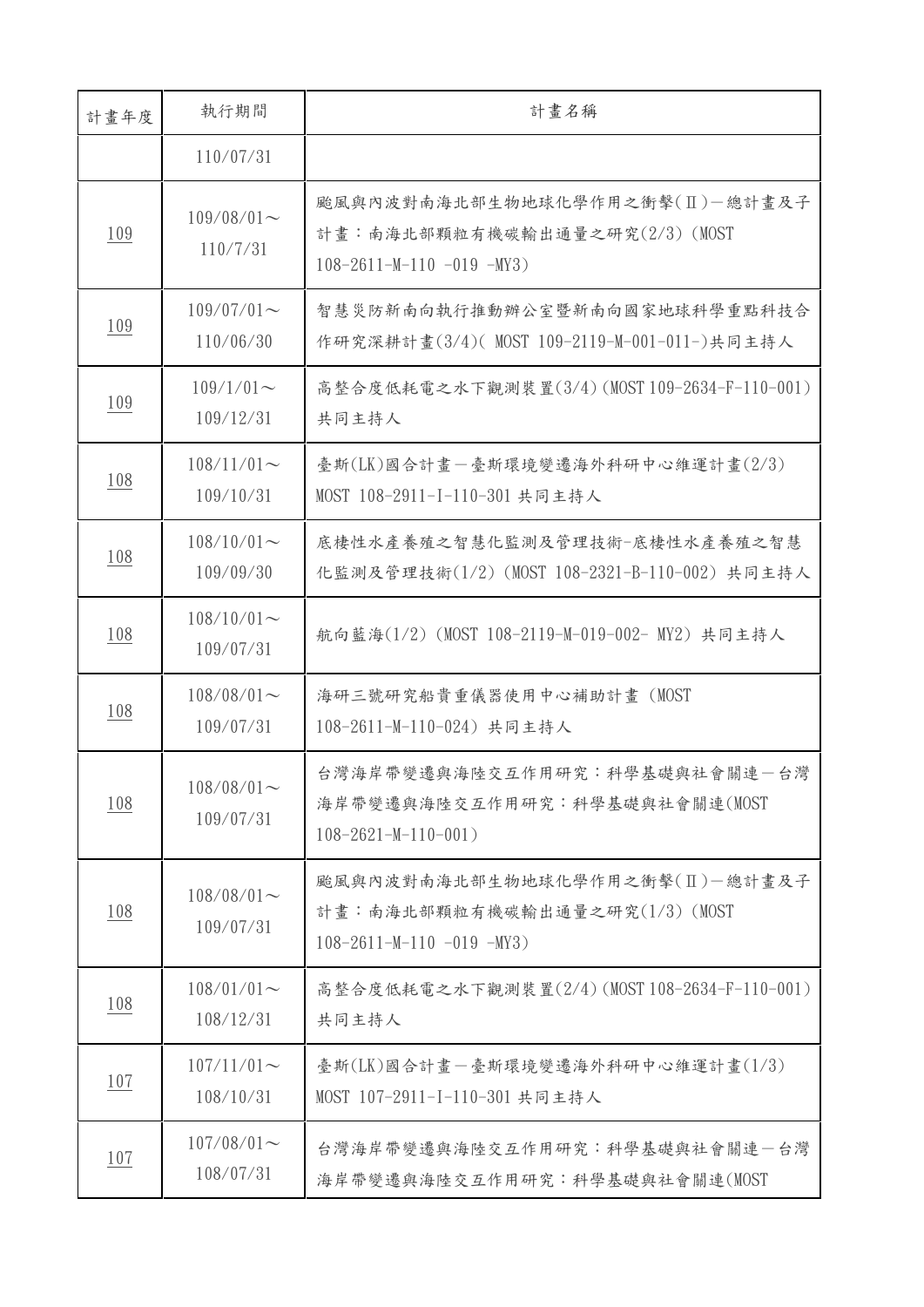| 計畫年度       | 執行期間                       | 計畫名稱                                                                                                                            |
|------------|----------------------------|---------------------------------------------------------------------------------------------------------------------------------|
|            |                            | $107 - 2621 - M - 110 - 002$                                                                                                    |
| <u>107</u> | $107/08/01$ ~<br>108/07/31 | 颱風與內波對南海北部生物地球化學作用之衝擊一總計書及子計<br>畫:颱風與內波對南海北部顆粒有機碳輸出通量之影響(3/3) (MOST<br>$105 - 2119 - M - 110 - 005 - MY3$                       |
| <u>107</u> | $107/07/01$ ~<br>108/06/30 | 底棲性水產養殖之智慧化監測及管理技術-底棲性水產養殖之智慧<br>化監測及管理技術(MOST 107-2321-B-110-001) 共同主持人                                                        |
| <u>107</u> | $107/01/01$ ~<br>107/12/31 | 高整合度低耗電之水下觀測裝置(1/4) (MOST 107-2634-F-110-001)<br>共同主持人                                                                          |
| <u>106</u> | $106/08/01$ ~<br>107/07/31 | 台灣海岸帶變遷與海陸交互作用研究一科學基礎與社會關連一減緩<br>海岸帶地層下陷-建立離岸養殖船 (MOST 106-2621-M-110-001)                                                      |
| 106        | $106/08/01$ ~<br>107/07/31 | 颱風與內波對南海北部生物地球化學作用之衝擊一總計畫及子計<br>畫:颱風與內波對南海北部顆粒有機碳輸出通量之影響(2/3)(MOST<br>$105 - 2119 - M - 110 - 005 - MY3$                        |
| 105        | $105/08/01$ ~<br>106/07/31 | 颱風與內波對南海北部生物地球化學作用之衝擊一總計畫及子計<br>畫:颱風與內波對南海北部顆粒有機碳輸出通量之影響(1/3)(MOST<br>$105 - 2119 - M - 110 - 005 - MY3$                        |
| <u>104</u> | $104/08/01$ ~<br>105/07/31 | 全球變遷對西北太平洋臺灣海域海洋生物地球化學與生態系統影響<br>之長期觀測與研究(II)-子計畫:全球變遷因子對台灣附近及西北太<br>平洋海域顆粒有機碳通量的影響 (MOST 104-2611-M-110-020)                   |
| <u>104</u> | $104/01/01$ ~<br>105/03/31 | 量化台灣西南海域甲烷溢出總量及評估其對環境之影響(2/2)(MOST<br>$104 - 3113 - M - 110 - 002$                                                              |
| 103        | $103/08/01$ ~<br>104/07/31 | 全球變遷對西北太平洋臺灣海域-海洋生物地球化學與生態系統影<br>響之長期觀測與研究(I)-子計畫:全球變遷因子對東海及西北太平<br>洋黑潮海域顆粒有機碳通量的影響(3/3) (NSC 101-2611-M-110<br>$-015$ $-MY3$ ) |
| 103        | $103/04/01$ ~<br>104/03/31 | 量化台灣西南海域甲烷溢出總量及評估其對環境之影響(1/2)(MOST<br>$103 - 3113 - M - 110 - 003$                                                              |
| <u>102</u> | $102/08/01$ ~<br>103/07/31 | 全球變遷對西北太平洋臺灣海域-海洋生物地球化學與生態系統影<br>響之長期觀測與研究(I)-子計畫:全球變遷因子對東海及西北太平                                                                |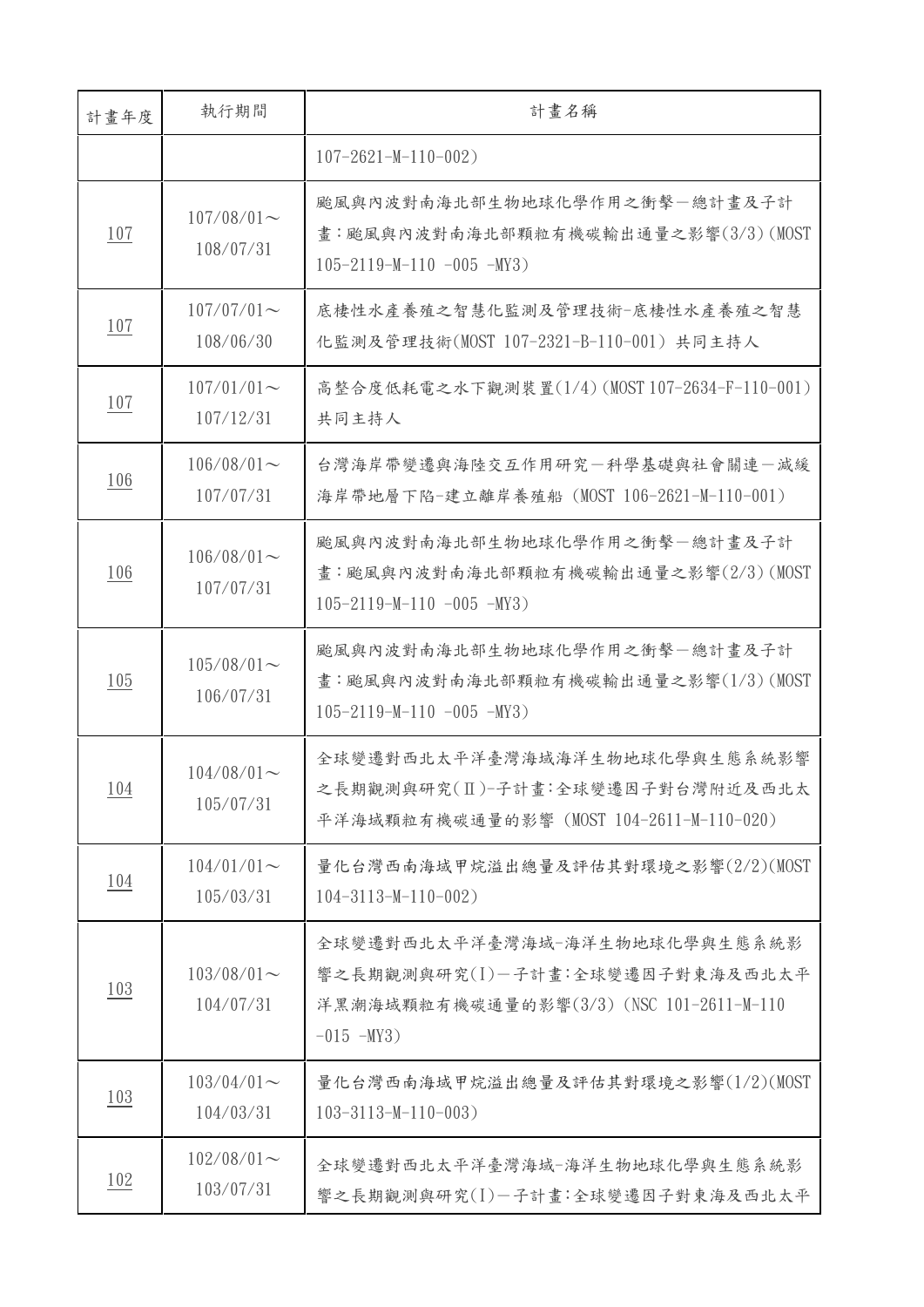| 計畫年度           | 執行期間                       | 計畫名稱                                                                                                                            |
|----------------|----------------------------|---------------------------------------------------------------------------------------------------------------------------------|
|                |                            | 洋黑潮海域顆粒有機碳通量的影響(2/3) (NSC 101-2611-M-110<br>$-015$ $-MY3$ )                                                                     |
| 102            | $102/01/01$ ~<br>102/12/31 | 高碳氫化合物排放對環境穩定度所造成潛在衝擊的評估(I)(NSC<br>102-3113-P-002 -011) 共同主持人                                                                   |
| <u>102</u>     | $102/11/01$ ~<br>103/10/31 | 科學傳播漫畫人才培育與教材發展計畫(2/2)<br>(NSC 102-2515-S-263 -001) 共同主持人                                                                       |
| 102            | $102/01/01$ ~<br>102/06/30 | 海研五號首航 - 南海科學巡禮研究 (NSC 102-2119-M-008 -002)<br>共同主持人                                                                            |
| <u>101</u>     | $101/08/01$ ~<br>102/07/31 | 颱風通過南海後之生地化反應(NSC 101-2116-M-110 -001)                                                                                          |
| 101            | $101/08/01$ ~<br>102/07/31 | 全球變遷對西北太平洋臺灣海域-海洋生物地球化學與生態系統影<br>響之長期觀測與研究(I)-子計畫:全球變遷因子對東海及西北太平<br>洋黑潮海域顆粒有機碳通量的影響(1/3) (NSC 101-2611-M-110<br>$-015$ $-MY3$ ) |
| 101            | $101/08/01$ ~<br>102/07/31 | 全球變遷對西北太平洋臺灣海域-海洋生物地球化學與生態系統影<br>響之長期觀測與研究全球變遷因子對東海及西北太平洋黑潮海域顆<br>粒有機碳通量的影響 (NSC 101-2811-M-110 -014)                           |
| <u>101</u>     | $101/11/01$ ~<br>102/10/31 | 科學傳播漫畫人才培育與教材發展計畫(1/2)<br>(NSC 101-2515-S-263 -001 -MY2) 共同主持人                                                                  |
| 100            | $100/08/01$ ~<br>101/07/31 | 東海長期觀測與研究(IV)-子計書:有機碳命運與環境變遷之關係<br>$(3/3)$ NSC100-2119-M-110-003                                                                |
| 100            | $100/10/01$ ~<br>101/09/30 | 台灣海洋科學傳播動漫人才培育計畫 NSC100-2515-S-263 -001 共<br>同主持人                                                                               |
| 99             | $99/08/01$ ~<br>100/09/30  | 東海長期觀測與研究(IV)子計畫:有機碳命運與環境變遷之關係<br>$(2/3)$ NSC 99-2628-M-110 -001                                                                |
| $\frac{98}{1}$ | $98/08/01$ ~<br>99/07/31   | 東海長期觀測與研究(IV)子計畫:有機碳命運與環境變遷之關係<br>$(1/3)$ NSC 98-2628-M-019 -011                                                                |
| 97             | $97/08/01$ ~               | 東海長期觀測與研究(Ⅲ): 河川與大氣輸送物質對生物地球化學作<br>用之影響--顆粒性有機碳及多醣類在東海的通量                                                                       |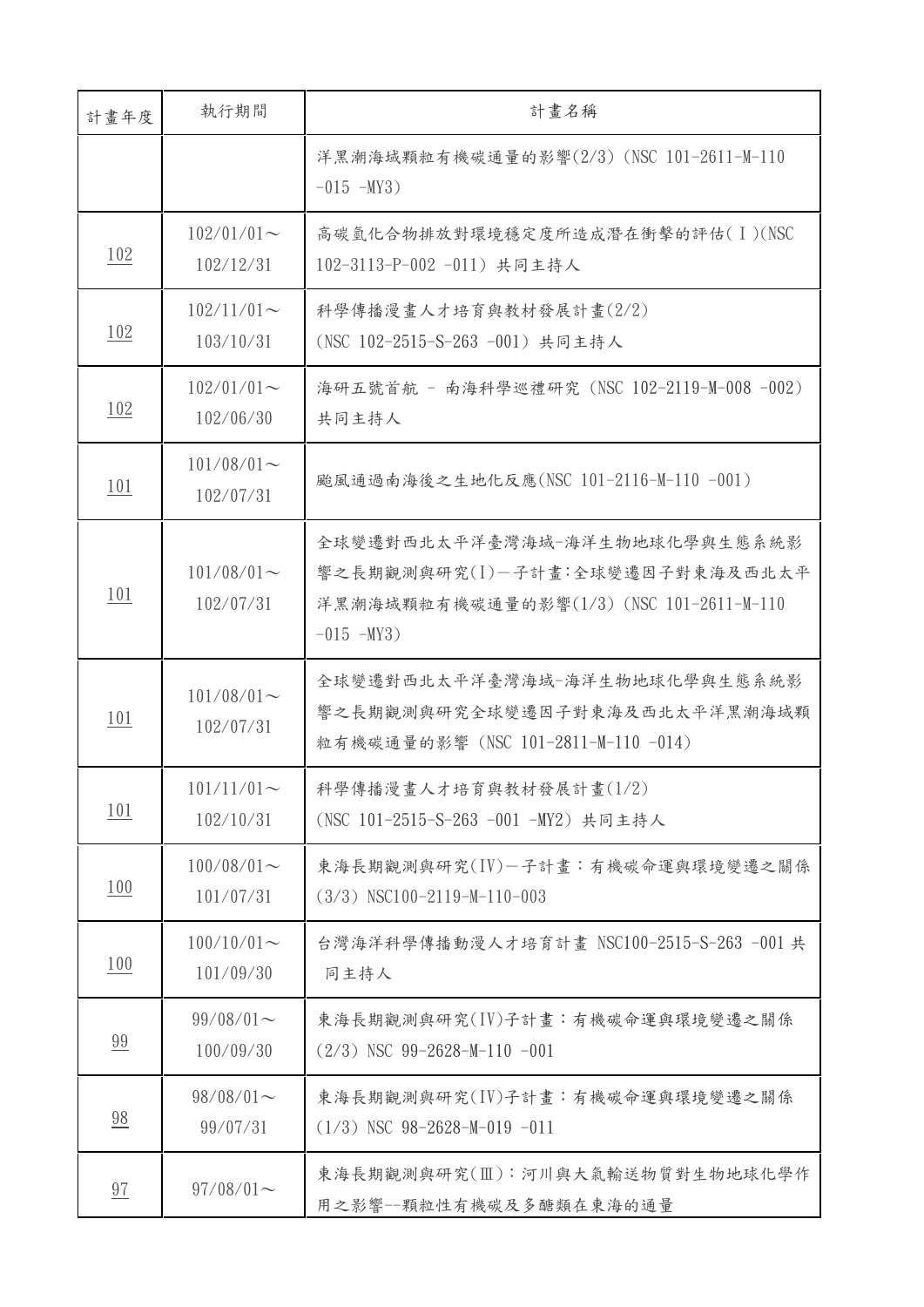| 計畫年度           | 執行期間                     | 計畫名稱                                                                                                                                                                  |
|----------------|--------------------------|-----------------------------------------------------------------------------------------------------------------------------------------------------------------------|
|                | 100/07/31                | NSC $97-2745-M-019 -001$                                                                                                                                              |
| 96             | $96/08/01$ ~<br>97/07/31 | 使用工業廢污水培育高油脂藻類以提煉為生質柴油之燃料及引擎特<br>性研究 NSC 96-2221-E-019 -013 共同主持人                                                                                                     |
| 96             | $96/08/01$ ~<br>97/07/31 | 東海長期觀測與研究(Ⅲ): 河川與大氣輸送物質對生物地球化學作<br>用之影響--子計畫:顆粒性有機碳及多醣類在東海的通量<br>NSC $96-2611-M-019$ -011                                                                             |
| $\frac{96}{5}$ | $96/08/01$ ~<br>99/07/31 | 台灣主要河川流量及水體品質的改變對近海基礎生產力與台灣民眾<br>健康之潛在性風險影響評估研究一以淡水河為起始研究案例--總計<br>畫:台灣主要河川流量及水體品質的改變對近海基礎生產力與台灣<br>民眾健康之潛在性風險影響評估研究一以淡水河為起始研究案例<br>NSC 96-2621-Z-019 -001 -MY2 共同主持人 |
| 95             | $95/08/01$ ~<br>96/07/31 | 東海長期觀測與研究(Ⅲ): 河川與大氣輸送物質對生物地球化學作<br>用之影響--顆粒性有機碳及多醣類在東海的通量<br>NSC $95-2611-M-019 -001$                                                                                 |
| <u>94</u>      | $94/08/01$ ~<br>95/11/30 | 總計畫:台灣主要河川流量及水體品質的改變對近海基礎生產力與<br>台灣民眾健康之潛在性風險影響評估研究一以淡水河為起始研究案<br>例(I) NSC 94-2621-Z-019 -002 共同主持人                                                                   |

## 建教合作計畫 (Industry cooperation projects over the years)

| 計畫年度       | 計畫名稱                                                          |
|------------|---------------------------------------------------------------|
| <u>104</u> | 蝦類生態養殖系統研究(鎮儀企業有限公司)                                          |
| <u>106</u> | 台江國家公園管理處(子計畫三)-台江國家公園海域生態系生物資源調查與多樣性保育<br>研究(2/4)(台江國家公園管理處) |
| <u>106</u> | 冬天魚塭保溫實驗 】 (高雄市政府海洋局)                                         |
| 106        | 蝦貝類餌料之研發-I(真義有限公司)                                            |
| 107        | 冬天魚塭保溫實驗 II (高雄市政府海洋局)                                        |
| 107        | 台江國家公園海域生態系生物資源調查與多樣性保育研究(3/4)(台江國家公園管理處)                     |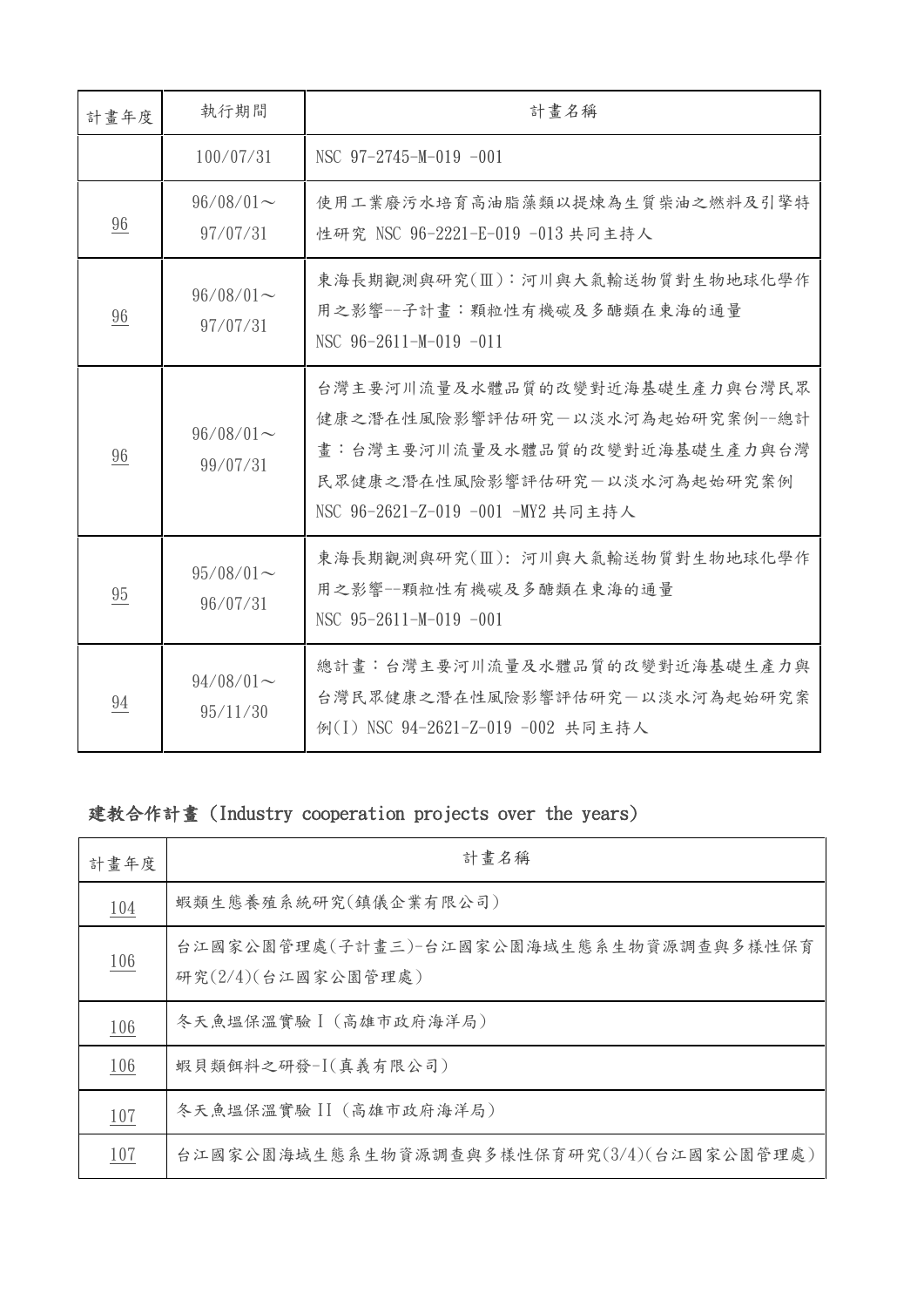| 計畫年度       | 計畫名稱                                                   |
|------------|--------------------------------------------------------|
| <u>108</u> | 台江國家公園海域生態系生物資源調查與多樣性保育研究(4/4)(台江國家公園管理處)<br>08P180033 |
| 108        | (財)金屬工業研究發展中心-興達港周邊產業活化發展可行性評估 08Q230343               |
| 109        | (財)金屬工業研究發展中心-智能養殖技術建置與養殖示範09Q230313                   |
| 110        | 華侖生技股份有限公司-納豆菌對蝦類生長之影響-前導實驗 I 10Q210061                |
| 110        | 南六企業股份有限公司-海洋化妝品系列開發案-子計畫 2 10Q210384-2                |

### 發表著作 ( Recent Representative Publications )

- 1. Chen, C.-C., G. C. Gong, K. P. Chiang, F. K. Shiah, **C. C. Chung** and C. C. Hung, 2021: Scaling effects of a eutrophic river plume on organic carbon consumption. Limnology and Oceanography, Scaling effects of a eutrophic river plume on organic carbon consumption. 66, 1867-1881, DOI:org/10.1002/lno.11729
- 2. Yan, Q., T. Cheng, J. Song, J. Zhou, **C.-C. Hung** and Z. Cai, 2021: Internal nutrient loading is a potential source of eutrophication in Shenzhen Bay, China. Ecological Indicators, Internal nutrient loading is a potential source of eutrophication in Shenzhen Bay, China. 127, 107736, DOI: org/10.1016/j.ecolind.2021.107736
- 3. Chen, H.-S., K.-S. Chen, C.-Y. Chen, **C.-C. Hung**, P.-J. Meng, PhD, M.-H. Chen\* (2021) Spatiotemporal distribution of shrimp assemblages in the western coastal waters off Taiwan at the Tropic of Cancer, Western Pacific Ocean. Estuarine, Coastal and Shelf Science, 255, DOI:https://doi.org/10.1016/j.ecss.2021.107356.
- 4. Shih, Y.-Y., **C.-C. Hung**\*, S.-H. Tuo, H.-J. Shao, C.-H. Chow, F.L.L. Muller and Y.-H. Cai (2020) The impact of eddies on nutrient supply, diatom biomass and carbon export in the northern South China Sea. Frontiers in Earth Science, 8: 537332, DOI: 10.3389/feart.2020.537332.
- 5. Tai, J.-H., W.-C. Chou\*, **C.-C. Hung**, K.-C. Wu, Y.-H. Chen, T.-Y. Chen, G.-C. Gong, F.-K. Shiah, C.H. Chow (2020) Short-term variability of biological production and CO2 system around Dongsha Atoll of the northern South China Sea: impact of topography-flow interaction. Frontiers in Marine Science, 7:511, DOI: 10.3389/fmars.2020.00511.
- 6. Shih, Y.-Y., **C.-C. Hung**\*, S.-Y. Huang, F.L.L. Muller, Y.-H. Chen (2020) Biogeochemical variability of the upper ocean response to typhoons and storms in the northern South China Sea. Frontiers in Marine Science, 7:151, DOI: 10.3389/fmars.2020.00151.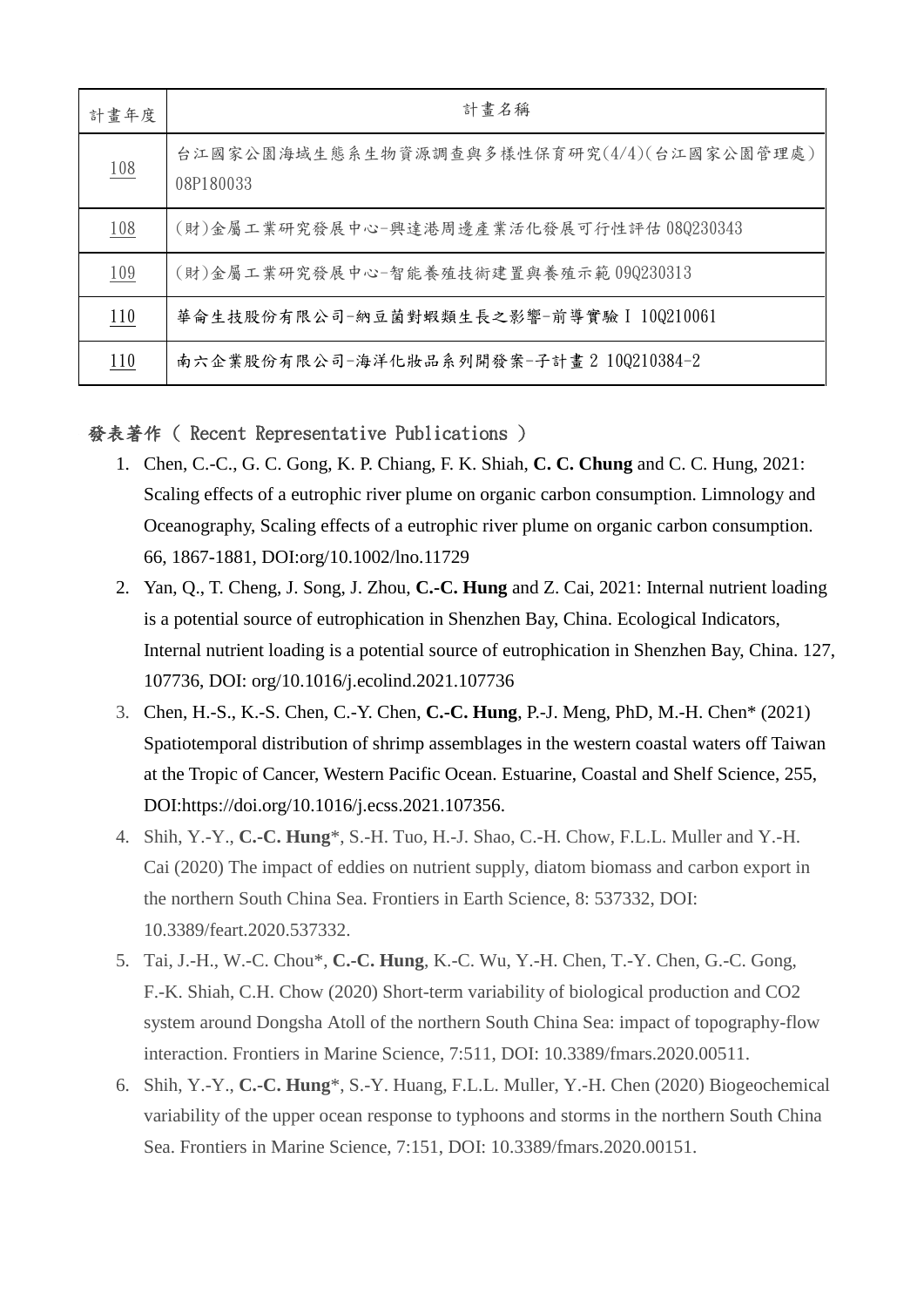- 7. Shih, Y.-Y., H.-H. Lin, D. Li, H.-H. Hsieh, **C.-C. Hung**\*, C.-T. A. Chen (2019) Elevated carbon flux in deep waters of the South China Sea. Scientific Reports, 9:1496, DOI: 10.1038/s41598-018-37726-w.
- 8. Huang I.-J., **C.-C. Hung**, S.-R. Kuang, Y.-N. Chang, K.-Y. Huang, C.-R. Tsai and K.-L. Feng (2018) The Prototype of a Smart Underwater Surveillance System for Shrimp Farming. 2018 IEEE International Conference on Advanced Manufacturing (IEEE ICAM 2018), ISBN: 978-1-5386-5609-9.
- 9. Chou\*, W.-C., H.-C. Chu, Y.-H. Chen, R.-W. Syu, **C.-C. Hung**, K. Soong (2018) Short-term variability of carbon chemistry in two contrasting seagrass meadows at Dongsha Island: Implications for pH buffering and CO2 sequestration. Estuarine, Coastal and Shelf Science, 210, 36-44.
- 10. Li, D., W.-C. Chou, Y.-Y. Shih, G.-Y. Chen, Y. Chang, C. H. Chow,T.-Y. Lin,and **C.-C. Hung**\* (2018) Elevated particulate organic carbon export flux induced by internal waves in the oligotrophic northern South China Sea. Scientific Reports, 8:2042, DOI:10.1038/s41598-018-20184-9.
- 11. Matsuno,T., [N. Hirose,](https://kyushu-u.pure.elsevier.com/en/persons/naoki-hirose) J. Zhang, Y.-K. Cho, DK Chen, DL Yuan, **C.-C. Hung**, S. Jan (2017) Recent progress in Pacific-Asian Marginal Seas (PAMS) studies, Continental Shelf Research, 143, 89-90.
- 12. **Hung**\***, C.-C.**, Y.-F. Chen, S.-C. Hsu, K. Wang, J. F. Chen, D. J. Burdige (2016) Using rare earth elements to constrain particulate organic carbon flux in the East China Sea. Scientific Reports, 6:33880, DOI: 10.1038/srep33880. (IF: 5.228, Times cited: 1)
- 13. **Hung**\***, C.-C.**, S.-C. Tsao, K.-H. Huang, J.-P. Jang, H.-K. Chang, F. C. Dobbs (2016) A highly sensitive underwater video system for use in turbid aquaculture ponds. Scientific Reports, 6:31810, DOI: 10.1038/srep31810. (IF: 5.228, Times cited: 2)
- 14. Hung, C.-W., K.-H. Huang, Y.-Y. Shih, Y.-S. Lin, H.-H. Chen, C.-C. Wang, C.-Y. Ho, **C.-C. Hung**\*, D. J. Burdige (2016) Benthic fluxes of dissolved organic carbon from gas hydrate sediments in the northern South China Sea. Scientific Reports, 6:29597, DOI: 10.1038/srep29597. (IF: 5.228, Times cited: 0)
- 15. Lee, J., J.T. Liu, **C.-C. Hung**, S. Lin, X. Du (2016) River plume induced variability of suspended particle characteristics. Marine Geology, 380, 219-230. (IF: 2.503, Times cited: 1)
- 16. Shih, Y.-Y., **C.-C. Hung**\*, G.-C. Gong, W.-C. Chung, Y.-H. Wang, I.-H. Lee, K.-S. Chen, C.-Y. Ho (2015) Enhanced Particulate Organic Carbon Export at Eddy Edges in the Oligotrophic Western North Pacific Ocean. PLoS One, 10(7): e0131538. doi:10.1371/journal.pone.0131538. (IF: 3.057, Times cited: 3)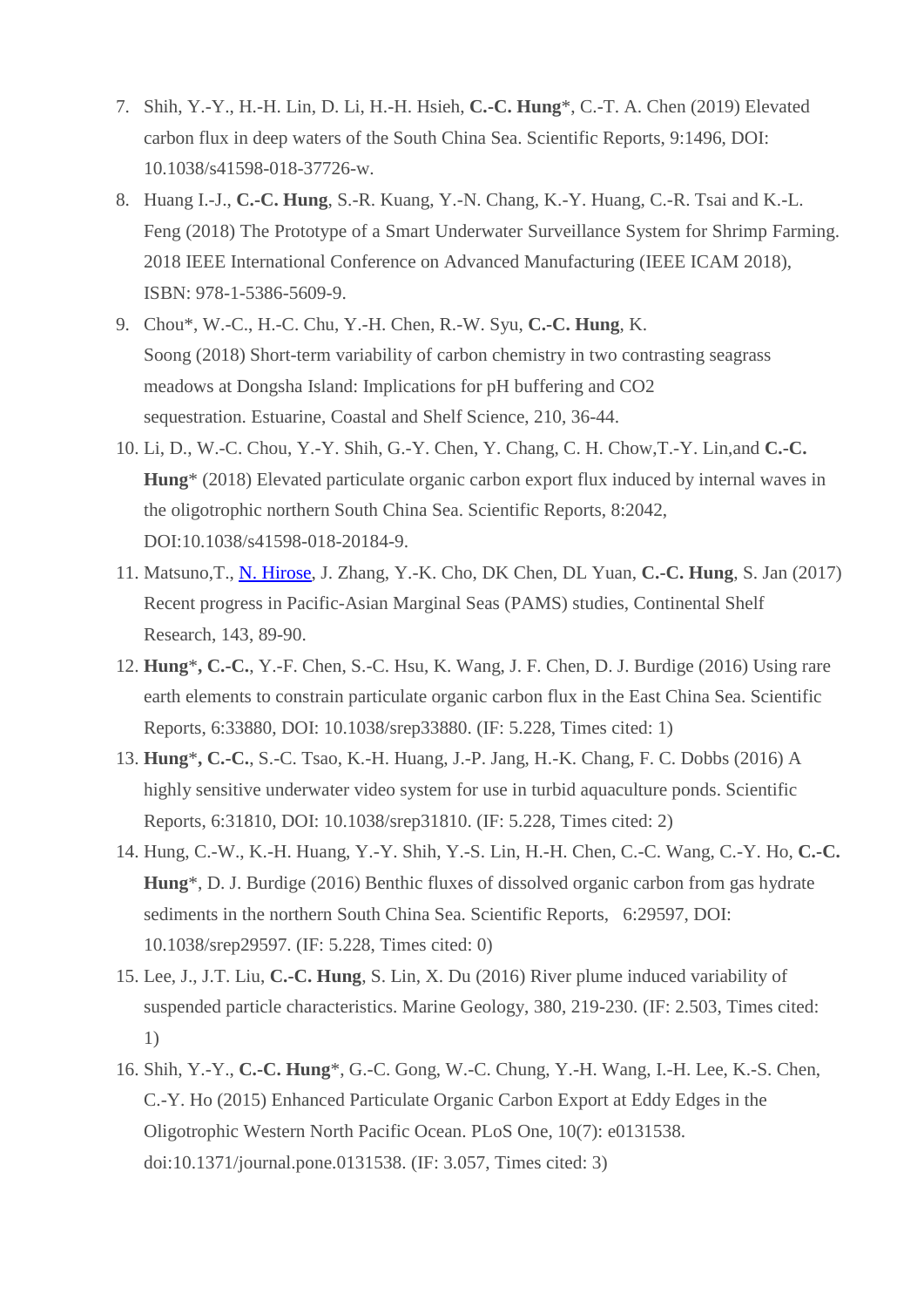- 17. Chuang, C.-Y., P.H. Santschi, L.-S. Wen, L. Guo, C. Xu, S. Zhang, Y. Jiang, Y.-F. Ho, K. A. Schwehr, A. Quigg, **C.-C. Hung**, M. Ayranov, D. Schumann (2015) [Binding of Th, Pa, Pb,](http://www.sciencedirect.com/science/article/pii/S0304420314002072)  [Po and Be radionuclides to marine colloidal macromolecular organic matter.](http://www.sciencedirect.com/science/article/pii/S0304420314002072) Marine Chemistry, 173, 320-329. doi: [10.1016/j.marchem.2014.10.014.](http://www.sciencedirect.com/science/article/pii/S0304420314002072) (IF: 3.412, Times cited: 6)
- 18. Chen, C.-Y., C.-C. Lai, K.-S. Chen, C.-C. Hsu, **C.-C. Hung**, M.-H. Chen (2014) Total and organic mercury concentrations in the muscles of Pacific albacore (*Thunnus alalunga*) and bigeye tuna (*Thunnus obesus*), Marine Pollution Bulletin, 85, 606-612. (IF: 3.099, Times cited: 6)
- 19. **Hung**\***, C.-C.**, G.-C. Gong, M.-A. Lee, C.-H. Liao, Y. Chang, Y.-Y. Shih, K.-S. Chen, M.-H. Chen, P. H. Santschi (2014) Chapter 13: Impacts of typhoons on nutrient supply and potential fish production in the southern East China Sea. Typhoon Impact and Crisis Management, Advances in Natural and Technological Hazards Research (ISBN: 978-3-642-40695-9). Springer Berlin Heidelberg, Vol. 40, 267-282.
- 20. **Hung**\***, C.-C.**, F.-C. Ko, G.-C. Gong, K.-S. Chen, J.-M. Wu, H.-L. Chiang, S.-C. Peng, P.H. Santschi (2014) Increased zooplankton PAH concentrations across hydrographic fronts in the East China Sea. Marine Pollution Bulletin, 83, 248–257. (IF: 3.099, Times cited: 3)
- 21. Chen, K.-S., **C.-C. Hung\***, G.-C. Gong, W.-C. Chou, C.-C. Chung, Y.-Y. Shih, C.-C. Wang (2013) Enhanced POC export in the oligotrophic northwest Pacific Ocean after extreme weather events. Geophysical Research Letters, 40(21), 5728–5734, doi: 10.1002/2013GL058300. (IF: 4.212, Times cited: 10)
- 22. Chou\*, W.-C., G.-C. Gong, **C.-C. Hung**, Y.-H. Wu (2013) Carbonate mineral saturation states in the East China Sea: present conditions and future scenarios. Biogeosciences, 10, 6453-6467. (IF: 3.700, Times cited: 9)
- 23. Hung\*, C.-C., C.-W. Tseng, G.-C. Gong, K.-S. Chen, M.-H. Chen, S.-C. Hsu (2013) Fluxes of particulate organic carbon in the East China Sea in summer. Biogeosciences, 10, 6469–6484, doi: 10.5194/bg-10-1-2013. (IF: 3.700, Times cited: 10)
- 24. Hung\*, C.-C., C.-C. Chung, G.-C. Gong, S. Jan,Y. Tsai, K.-S. Chen, W.-C. Chou, M.-A. Lee, Y. Chang, M.-H. Chen, W.-R. Yang, C.-J. Tseng and G. Gawarkiewicz (2013) Corrigendum to "Nutrient supply in the Southern East China Sea after Typhoon Morakot" . Journal of Marine Research. 71, 451-452.
- 25. Chen\*, C.-C., G.-C. Gong, F.-K. Shiah, W.-C. Chou, **C.-C. Hung** (2013) The large variation in organic carbon consumption in spring in the East China Sea. Biogeosciences, 10, 2931–2943, doi: 10.5194/bg-10-2931-2013. (IF: 3.700, Times cited: 6)
- 26. Shih, Y.-Y., J.-S. Hsieh, G.-C. Gong, **C.-C. Hung**\*, W.-C. Chou, M.-A. Lee, K.-S. Chen, M.-H. Chen, C.-R. Wu (2013) Field observations of changes in SST, chlorophyll and POC flux in the southern East China Sea before and after the passage of Typhoon Jangmi.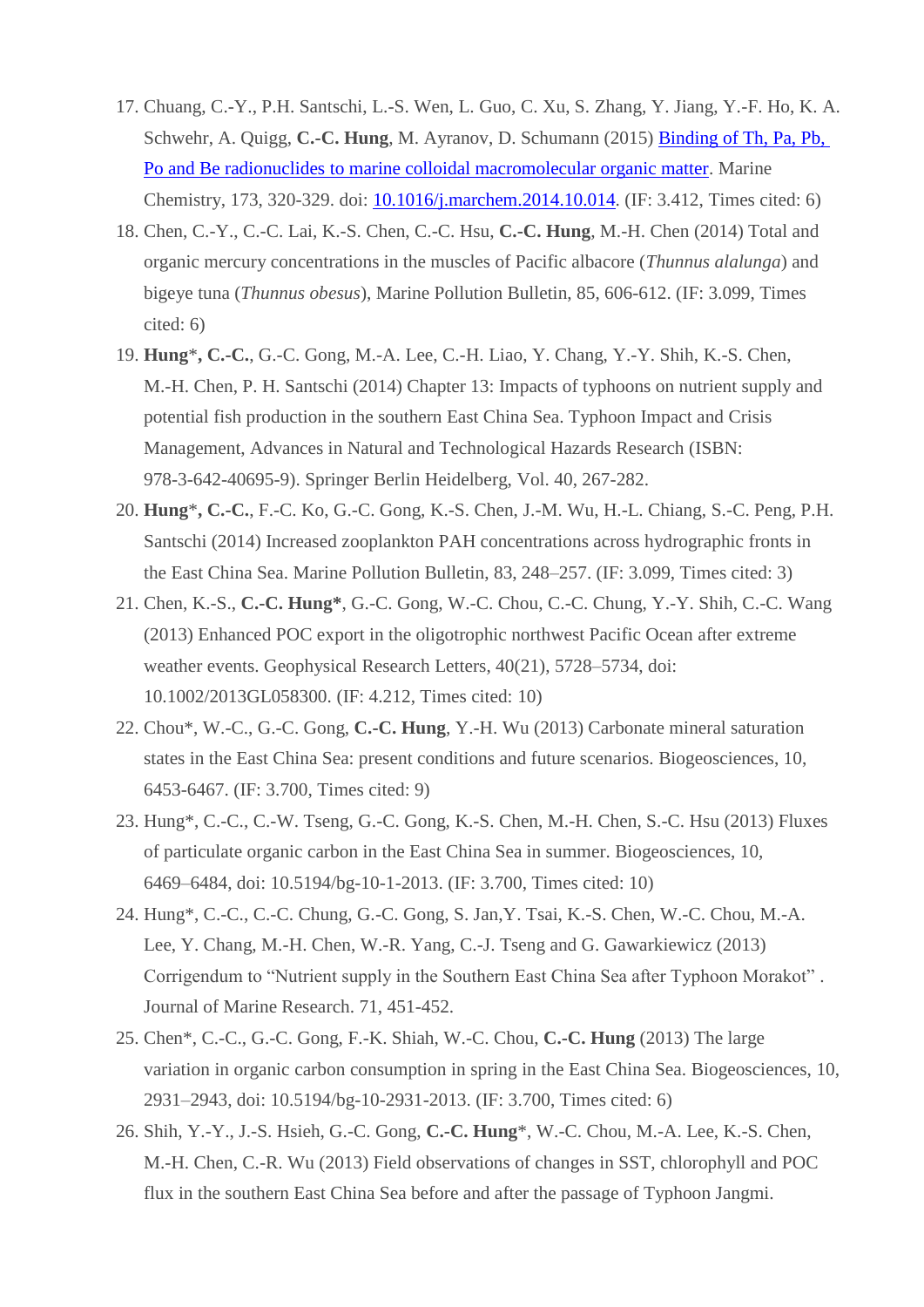Terrestrial, Atmospheric and Oceanic Sciences, 24, 899–910, doi: 10.3319/TAO.2013.05.23.01(Oc). (IF: 0.556, Times cited: 12)

- 27. **Hung, C.-C.**, C.-C. Chung, G.-C. Gong, S. Jan, Y. Tsai, K.-S. Chen, W.C. Chou, M.-A. Lee, Y. Chang, M.-H. Chen, W.-R. Yang, C.-J. Tseng, G. Gawarkiewicz (2013) Nutrient supply in the Southern East China Sea after Typhoon Morakot. Journal of Marine Research, 71, 133–150, doi: 10.1357/002224013807343425. (IF: 1.189, Times cited: 16)
- 28. Jan, S., J. Wang, Y.-J. Yang, **C.-C. Hung**, C.-S. Chern, G. Gawaqrkiewicz, R.-C. Lien, L. Centurioni, J.-Y. Kuo, B. Wang (2013) Observations of a freshwater pulse induced by Typhoon Morakot off the northern coast of Taiwan in August 2009. Journal of Marine Research, 71(1–2), 19–46, doi: 10.1357/002224013807343452. (IF: 1.189, Times cited: 13)
- 29. Liu, J.-T., S.-J. Kao, C.-A. Huh, **C.-C. Hung** (2013) Gravity flows associated with flood events and carbon burial: Taiwan as instructional source area. Annual Review of Marine Science, 5, 47-68. (IF: 13.214, Times cited: 27)
- 30. **Hung\*, C.-C.**, G.-C. Gong, P. H. Santschi (2012) <sup>234</sup>Th in different size classes of sediment trap collected particles from the Northwestern Pacific Ocean. Geochim. Cosmochim. Acta, 91, 60-74. (IF: 4.315, Times cited: 15)
- 31. Chung, C.-C., G.-C. Gong, **C.-C. Hung** (2012) Effect of typhoon Morakot on microphytoplankton population dynamics in the subtropical Northwest Pacific. Marine Ecology Progress Series, 448, 39-49, doi: 10.3354/meps09490. (IF: 2.361, Times cited: 32)
- 32. Kuo, J.-Y., F.-C. Ko, J.-O. Cheng, P.-J. Meng, J.-J. Li, **C.-C. Hung** (2012) Environmental assessment of polycyclic aromatic hydrocarbons in the surface sediments of a remote region on the eastern coast, Taiwan. Environmental Monitoring and Assessment, 184, 2967-2979. (DOI 10.1007/s10661-011-2164-x). (IF: 1.633, Times cited: 4)
- 33. **Hung\*, C.-C.,** G.-C. Gong, F.-C. Ko, H.-J. Lee, H.-Y. Chen, J.-M. Wu, M.-L. Hsu, S.-C. Peng, F.-H. Nan, P.H. Santschi (2011) Polycyclic aromatic hydrocarbons in surface sediments of the East China Sea and their relationship with carbonaceous materials. Marine Pollution Bulletin, 63(5–12), 464–470, doi:10.1016/j.marpolbul.2011.03.001. (IF: 3.099, Times cited:21)
- 34. Gong, G.-C., K.-K. Liu, K.-P. Chiang, T.-M. Hsiung, J. Chang, C.-C. Chen, C.-C. Hung, W.-C. Chou, C.-C. Chung, H.-Y. Chen, F.-K. Shiah, A.-Y. Tsai, C.-H. Hsieh, J.-C. Shiao, C.-M. Tseng, S.-C. Hsu, H.-J. Lee, M.-A. Lee, I.-I. Lin, F. Tsai (2011) Yangtze River floods enhance coastal ocean phytoplankton biomass and potential fish production. Geophysical Research Letters, 38, L13603, doi:10.1029/2011GL047519. (IF: 4.212, Times cited: 40)
- 35. Xu, C., P.H. Santschi\*, **C.-C. Hung,** S. Zhang, K.A. Schwehr, K.A. Roberts, L. Guo, G.-C. Gong, A. Quigg, R.A. Long, J.L. Pinckney, S. Duan, R. Amon, C.-L. Wei (2011) Controls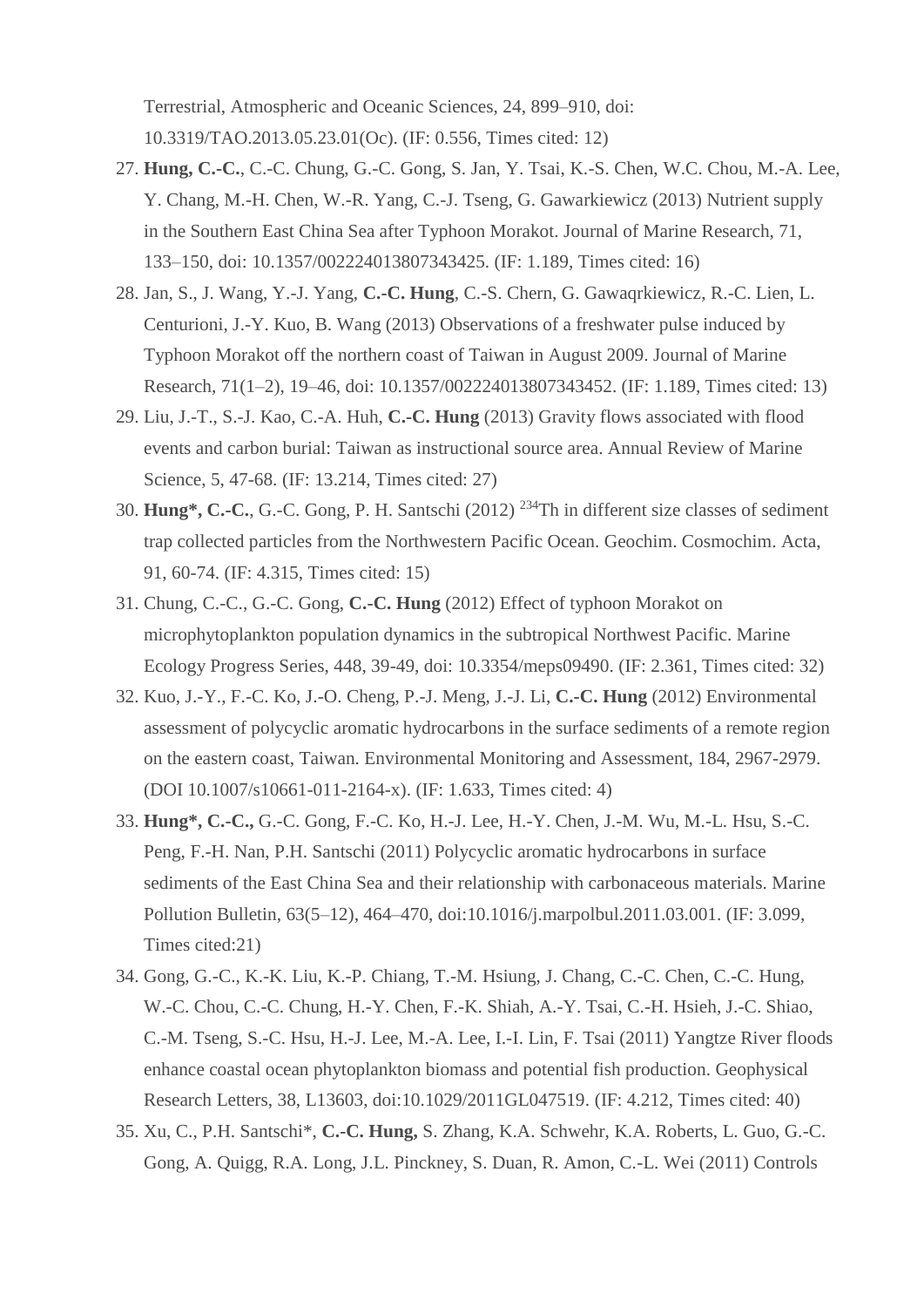of <sup>234</sup>Th removal from the oligotrophic ocean by polyuronic acids and modification by microbial activity. Marine Chemistry, 123, 111-126. (IF: 3.412, Times cited:15)

- 36. Chou\*, W.-C., G.-C. Gong, C.-M. Tseng, D.D. Sheu, **C.-C. Hung,** L.-P. Chang, L.-W. Wang (2011) The carbonate system in the East China Sea in winter. Marine Chemistry, 123, 44-55. (IF: 3.412, Times cited: 24)
- 37. Chou, W.-C., G.-C. Gong, W.-J. Cai, D.D. Sheu, **C.-C. Hung**, H.-Y. Chen, C.-C. Chung (2011) CO2 system in the oligotrophic northwest Pacific Ocean during the Asian dust storm season. Marine Chemistry, 127, 210-222. (IF: 3.412, Times cited: 4)
- 38. **Hung\*, C.-C.**, G.-C. Gong (2011) Biogeochemical responses in the southern East China Sea after typhoons. Oceanography, 24(4), 42-51. (IF: 3.883, Times cited: 30)
- 39. **Hung\*, C.-C.**, G.-C. Gong, W.-C. Chou, C.-C. Chung, M.-A. Lee, Y. Chang, H.-Y. Chen, S.-J. Huang, Y. Yang, W.-R. Yang, W.-C. Chung, S.-L Li, and E. Laws (2010) The effect of typhoon on particulate organic carbon flux in the southern East China Sea. Biogeosciences, 7, 3007-3018*.* (IF: 3.700, Times cited: 38)
- 40. Chen\*, H.-Y., L.-D. Chen, Z.-Y. Chiang, **C.-C. Hung,** F.-J. Lin, W.-C. Chou, G.-C. Gong, L.-S. Wen (2010) Size fractionation and molecular composition of water-soluble inorganic and organic nitrogen in aerosols of a coastal environment. Journal of Geophysical Research, 115, D22307, doi:10.1029/2010JD014157. (IF: 3.318, Times cited: 18)
- 41. **Hung\*, C.-C.**, G.-C. Gong (2010) POC/<sup>234</sup>Th ratios in particles collected in sediment traps in the northern South China Sea. Estuarine, Coastal and Shelf Science. 88, 303-310, doi:10.1016/jecss.2010.04.008. (IF: 2.335, Times cited: 13)
- 42. **Hung, C.-C.**, C. Xu, P.H. Santschi\*, S.-J. Zhang, K.A. Schwehr, A. Quigg, L. Guo, G.-C. Gong, J.L. Pinckney, R.A. Long, C.-L. Wei (2010) Comparative evaluation of sediment trap and <sup>234</sup>Th-derived POC fluxes from the upper oligotrophic waters of the Gulf of Mexico and the subtropical northwestern Pacific Ocean. Marine Chemistry, 121,132-144, Doi:10.1016/j.marchem.2010.03.01l. (IF: 3.412, Times cited: 21)
- 43. **Hung\*, C.-C.**, G.-C. Gong, F.-C. Ko, H.-Y. Chen, M.-L. Hsu, J.-M. Wu, S.-C. Peng, F.-H. Nan, K.M. Yeager, P.H. Santschi (2010) Relationships between persistent organic pollutants and carbonaceous materials in aquatic sediments of Taiwan. Marine Pollution Bulletin, 60, 1010-1017, doi:10.1016/j.marpolbul.2010.01.026. (IF: 3.099, Times cited: 32)
- 44. Hsu\*, S.-C., G.T.F. Wong, G.-C. Gong, F.-K. Shiah, Y.-T. Huang, S.-J. Kao, F. Tsai, S.-C.C. Lung, F.-J. Lin, I.-I. Lin, **C.-C. Hung,** C.-M. Tseng (2010) Sources, solubility, and dry deposition of aerosol trace elements over the East China Sea. Marine Chemistry**,** 120, 116-127, doi:10.1016/j.marchem.2008.10.003. (IF: 3.412, Times cited: 90)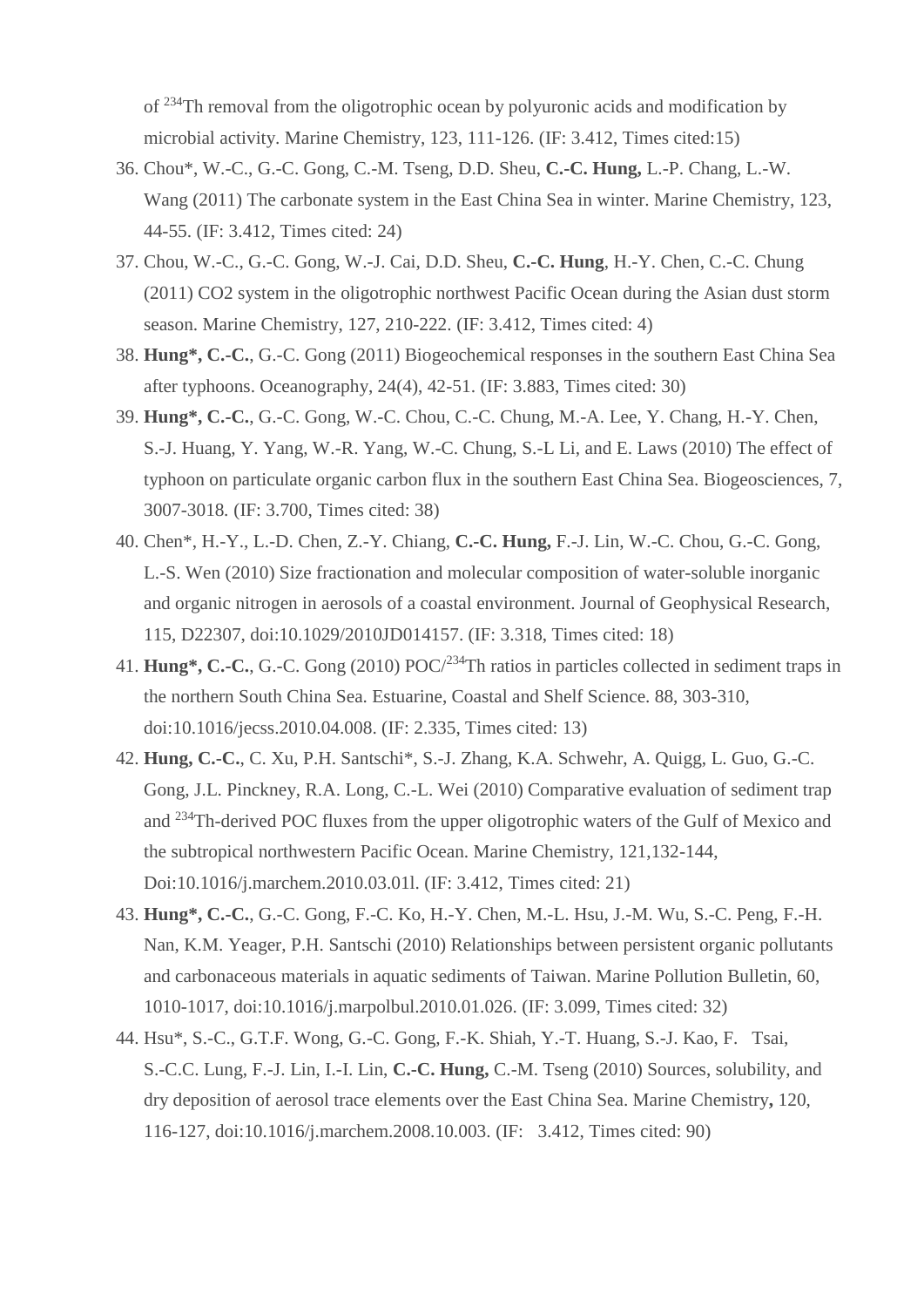- 45. **Hung\*, C.-C.**, G.-C. Gong, K.-P. Chiang, H.-Y. Chen, K.M. Yeager (2009) Particulate carbohydrates and uronic acids in the northern East China Sea. Estuarine, Coastal and Shelf Science, 84, 565-572. (IF: 2.335, Times cited: 13)
- 46. Roberts, K.A., C. Xu, **C.-C. Hung,** M.H. Conte, P.H. Santschi\* (2009) Scavenging and fractionation of thorium vs. protactinium in the ocean, as determined from particle-water partitioning experiments with sediment trap material from the Gulf of Mexico and Sargasso Sea. Earth and Planetary Science Letters, 286, 131-138. (IF: 4.326, Times cited: 21)
- 47. Xu\*, C., P.H. Santschi, K.A. Schwehr, **C.-C. Hung** (2009) Optimized isolation procedure for obtaining strongly actinide binding exopolymeric substances (EPS) from two bacteria (Sagittula stellata and Pseudomonas fluorescens Biovar II). Bioresource Technology, 100, 6010-6021. (IF: 4.917, Times cited: 14)
- 48. Chou\*, W.-C., G.-C. Gong, D.-D. Sheu, **C.-C. Hung,** T.-F. Tseng (2009) The surface distributions of carbon chemistry parameters in the East China Sea in summer 2007, Journal of Geophysical Research, doi:10.1029/2008JC005128. (IF: 3.318, Times cited: 26)
- 49. Chou\*, W.C., G.-C. Gong, D.-D. Sheu, S. Jen, **C.-C. Hung,** C.-C. Chen (2009) Reconciling the paradox that the heterotrophic waters of the East China Sea shelf act as a significant CO<sup>2</sup> sink during the summertime: Evidence and implications. Geophysical Research Letters, doi:10.1029/2009GL038475. (IF: 4.212, Times cited: 24)
- 50. **Hung\*, C.-C.**, G.-C. Gong, W.-C. Chung, W.-T. Kuo, F.-C. Lin (2009) Enhancement of particulate organic carbon export flux induced by atmospheric forcing in the subtropical oligotrophic northwest Pacific Ocean. Marine Chemistry, 113, 19-24. (IF: 3.412, Times cited: 38)
- 51. Ding, Y.-X., **C.-C. Hung**, P.H. Santschi, P. Verdugo, W.-C. Chin\* (2009) Spontaneous assembly of exopolymers from phytoplankton. Terr. Atmos. Ocean. Sci., 20, 741-747. (IF: 0.556, Times cited: 19)
- 52. **Hung, C.**-C., S.B. Moran, J.K. Cochran, L. Guo, and P.H. Santschi\* (2008) Comment on " How accurate are  $^{234}$ Th measurements in seawater based on the MnO<sub>2</sub>-impregnated cartridge technique?" by Pinghe Cai et al. Geochemistry Geophysics Geosystems  $(G^3)$ , 9 (2), Q02009, doi:10.1029/2007GC001770. (IF: 2.993, Times cited: 3)
- 53. Xu\*, C., P.H. Santschi, J.Y. Zhong, P.G. Hatcher, A.J. Francis, C.J. Dodge, K.A. Roberts, **C.-C. Hung**, and B.D. Honeyman (2008) Colloidal cutin-like substances cross-linked to siderophore decomposition products mobilizing plutonium from contaminated soils. Environmental Science and Technology, 42, 8211-8217. (IF: 5.393, Times cited: 35)
- 54. Chen\*, H.-Y., C.-C. Su, **C.-C. Hung**, T.-C. Yeh, Y.-H. Shen, C.-H. Tsai, L.-D. Chen, G.-C. Gong (2008) Occurrence of azaarenes in sediments of the Danshuei River, Taiwan- The use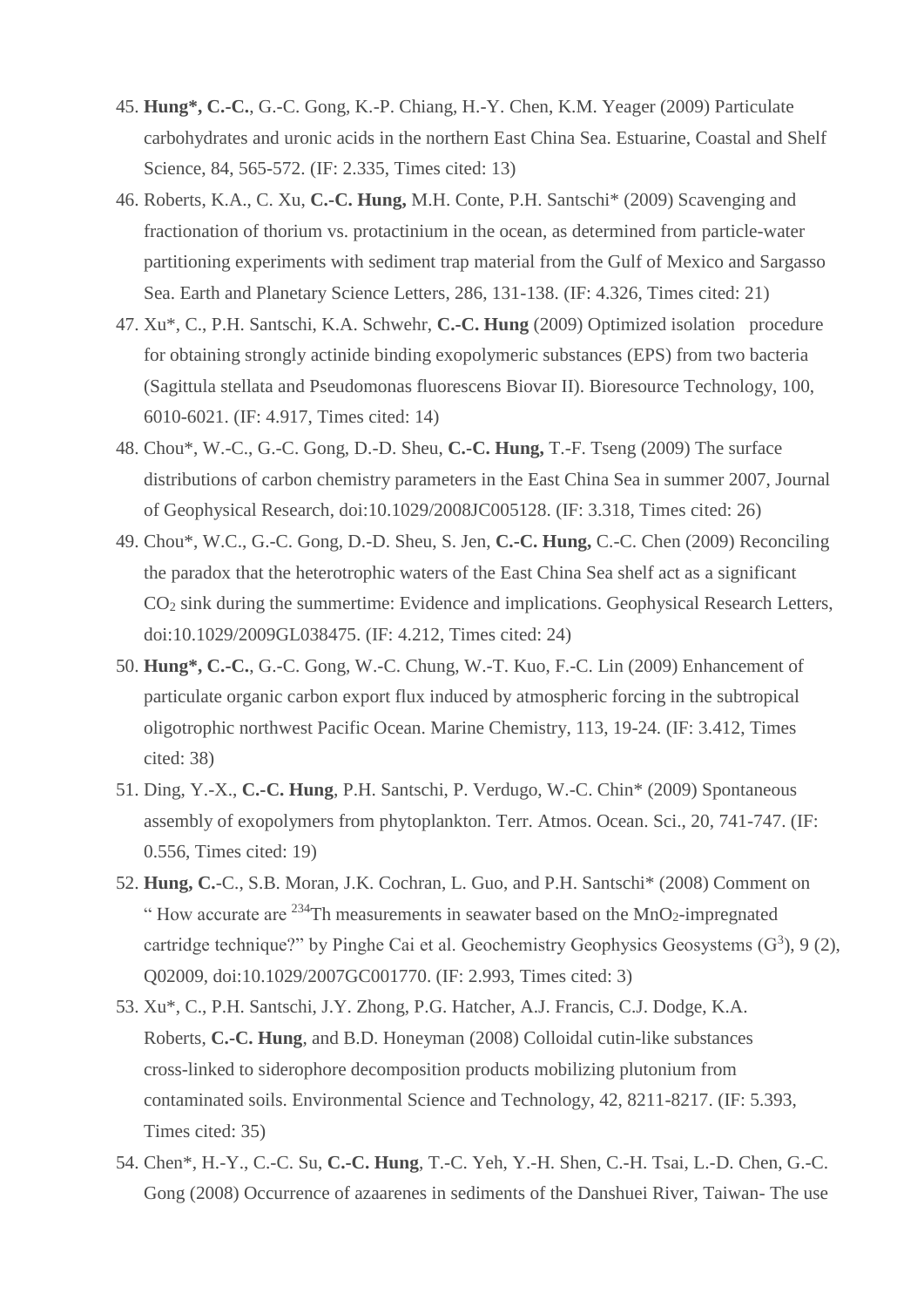of azaarenes as indicator of anthropogenic source to the estuarine system. Environmental Toxicology, 23, 25-35. (IF: 2.868, Times cited: 17)

- 55. Chen\*, H.-Y., **C.-C. Hung**, T.-H. Fang, and G.-C. Gong (2008) Dry deposition and particle-size distribution of phosphorus in the marine atmosphere over the northeastern coast of Taiwan. Continental Shelf Research, 28, 756-766. (IF: 2.011, Times cited: 5)
- 56. Ding, Y.-X., W.-C. Chin\*, A. Rodriguez, **C.-C. Hung**, P. H. Santschi, P. Verdugo (2008) [Amphiphilic exopolymers from Sagittula stellata](http://www.sciencedirect.com/science?_ob=ArticleURL&_udi=B6VC2-4SY6W91-4&_user=5416329&_coverDate=11%2F16%2F2008&_rdoc=3&_fmt=high&_orig=browse&_srch=doc-info(%23toc%235942%232008%23998879998%23701711%23FLA%23display%23Volume)&_cdi=5942&_sort=d&_docanchor=&_ct=15&_acct=C000051950&_version=1&_urlVersion=0&_userid=5416329&md5=5990ac566eb80cc0f434b74c399edb8d) induce DOM self-assembly and [formation of marine microgels.](http://www.sciencedirect.com/science?_ob=ArticleURL&_udi=B6VC2-4SY6W91-4&_user=5416329&_coverDate=11%2F16%2F2008&_rdoc=3&_fmt=high&_orig=browse&_srch=doc-info(%23toc%235942%232008%23998879998%23701711%23FLA%23display%23Volume)&_cdi=5942&_sort=d&_docanchor=&_ct=15&_acct=C000051950&_version=1&_urlVersion=0&_userid=5416329&md5=5990ac566eb80cc0f434b74c399edb8d) Marine Chemistry, 112, 11-19. (IF: 3.412, Times cited: 46)
- 57. Gong\*, G.-C., **C.-C. Hung** and J. Chang (2007) Reply to comment by Jinchun Yuan et al. on "Reduction of primary production and changing of nutrient ratio in the East China Sea: Effect of the Three Gorges Dam?" Geophysical Research Letters, 34, L14610, doi:10.1029/2007GL029633. (IF: 4.212, Times cited: 7)
- 58. **Hung\*, C.-C.** and G.-C. Gong (2007) Export flux of POC in the main stream of the Kuroshio, Geophysical Research Letters, 34, L18606, doi:10.1029/2007GL030236. (IF: 4.212, Times cited: 17)
- 59. Yeager\*, K., P.H. Santschi, H. Rifai, M. Suarez, R. Brinkmeyer, **C.-C. Hung**, K. Schindler, M. Andres, and E. Weaver (2007) Dioxin chronology and fluxes in sediments of the Houston ship channel, Texas: influences of non-steady state sediment transport and total organic carbon. Environmental Science and Technology, 41, 5291-5298. (IF: 5.393, Times cited: 19)
- 60. **Hung\*, C.-C.**, G.-C. Gong, H.-Y. Chen, H.-L. Hsieh, P.H. Santschi, T.L. Wade, J.L. Sericano (2007) Relationships between pesticides and organic carbon fractions in sediments of the Danshui River estuary and adjacent coastal areas, Taiwan. Environmental Pollution**,** 148, 546-554. (IF: 4.839, Times cited: 43)
- 61. **Hung\*, C.-C.**, G.-C. Gong, K.-T. Jiann, K.M. Yeager, P.H. Santschi, T.L. Wade, J.L. Sericano (2006) Relationship between carbonaceous materials and polychlorinated biphenyls (PCBs) in the sediments of the Danshui River and adjacent coastal areas, Taiwan. Chemosphere, 65, 1452-1461. (IF: 3.698, Times cited: 40)
- 62. Gong, G.-C., J. Chang, K.-P. Chiang, T.-M. Hsiung, **C.-C. Hung,** S.-W. Duan, and L. Codispoti (2006) Reduction of primary production and changing of nutrient ratio in the East China Sea: Effect of the Three Gorges Dam? Geophysical Research Letters, 33, L07610, doi:10.1029/200GL025800. (IF: 4.212, Times cited: 95)
- 63. Alvarado, N., **C.-C**. **Hung,** and P.H. Santschi, (2006) Binding of marine exopolymeric substances (EPS) to thorium (IV) isotopes at carboxylic acid, phosphate and sulfate functional groups. Marine Chemistry, 100, 337-353. (IF: 3.412, Times cited: 34)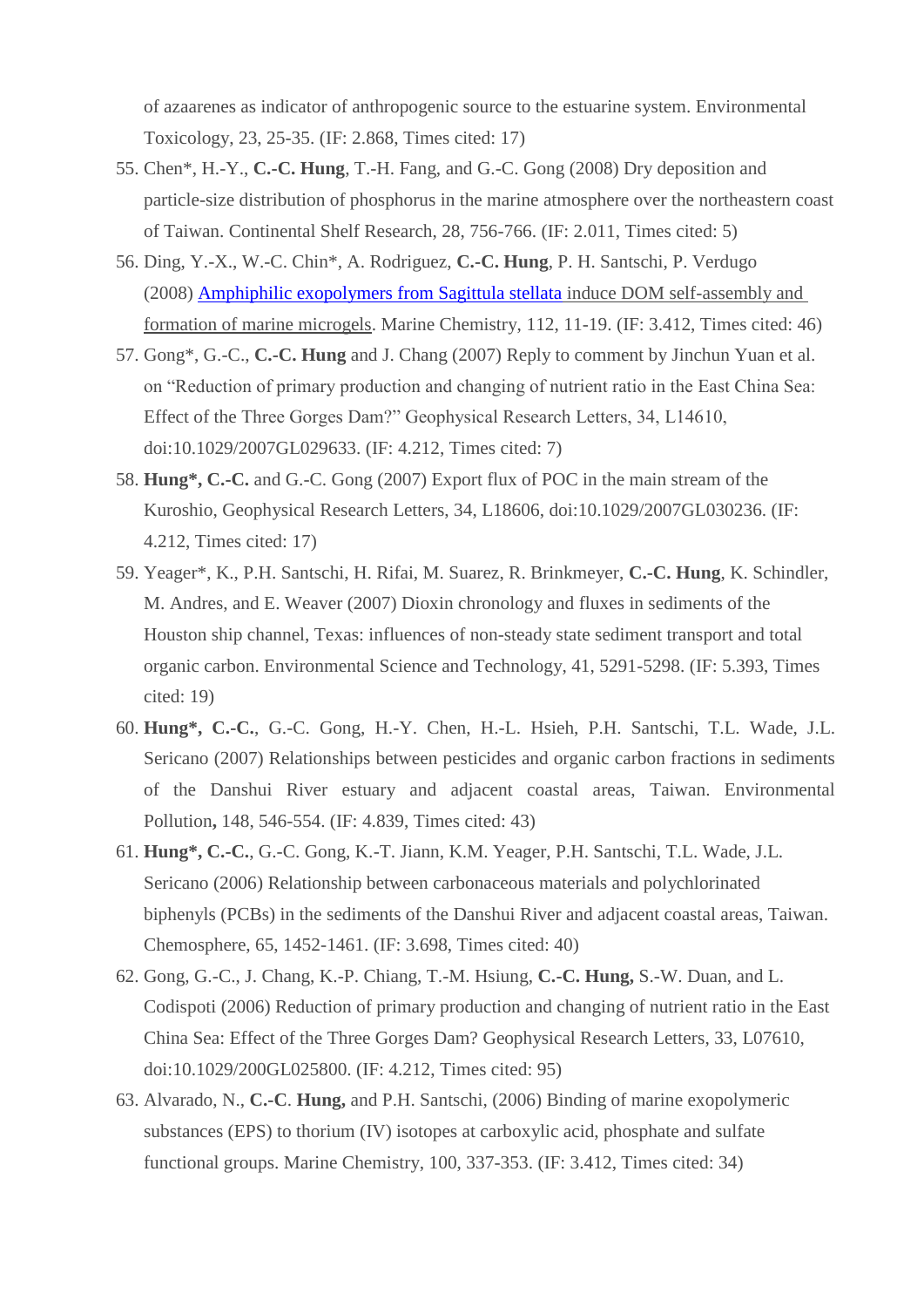- 64. Santschi\*, P.H., J.W. Murray, M. Baskaran, C.R. Benitez-Nelson, L. Guo, **C.-C. Hung,** C. Lamborg, S.B. Moran, U. Passow, and M. Roy-Barman (2006) Thorium speciation in seawater. Marine Chemistry, 100, 250-268. (IF: 3.412, Times cited: 75)
- 65. Gueguen, C., L. Guo, D. Wang, N. Tanaka, **C.-C. Hung** (2006) Chemical characteristics and origin of dissolved organic matter in the Yukon River**.** Biogeochemistry, 77, 139-195. (IF: 3.407, Times cited: 42)
- 66. Hung, C.-C., P.H. Santschi and J. Gillow (2005) Isolation and characterization of extracellular polysaccharides produced by Pseudomonas fluorescens Biovar II. Carbohydrate polymers, 61, 141-147. (IF: 4.219, Times cited: 42)
- 67. Hung, C.-C., K. Warnken, P.H. Santschi (2005) A seasonal survey of carbohydrates and uronic acids in the Trinity River, Texas. Organic Geochemistry, 36, 463-474. (IF: 2.990, Times cited: 31)
- 68. Hung, C.-C., G.T.F. Wong and W.M. Dunstan (2005) Iodate reduction activity in nitrate reductase extracts from marine phytoplankton. Bulletin of Marine Science, 76, 61-72. (IF: 1.856, Times cited: 12)
- 69. Hung, C.-C., L. Guo, K. Roberts and P.H. Santschi (2004) Upper ocean carbon flux determined by the 234Th approach and sediment traps using size-fractionated POC and 234Th data from the Gulf of Mexico, Geochemical Journal, 38, 601-611. (IF: 0.621, Times cited: 34)
- 70. Wong, G.T.F., C.-C. Hung, G.-C. Gong (2004) Dissolved iodine species in the East China Sea a complementary tracer for upwelling water on the shelf. Continental Shelf Research, 24, 1465-1484. (IF: 2.011, Times cited: 15)
- 71. Hung, C.-C., L. Guo, G. Schultz, J. Pinckney, P.H. Santschi (2003) Production and flux of carbohydrate species in the Gulf of Mexico. Global Biogeochemical Cycles, 17, (doi:10.1029./2002GB001988). (IF: 4.495, Times cited: 23)
- 72. Hung, C.-C, L. Guo, P.H. Santschi, N. Alvarado and J.M. Haye (2003) Distributions of carbohydrate species in the Gulf of Mexico. Marine Chemistry, 81, 119-135. (IF: 3.412, Times cited: 70)
- 73. Santschi, P.H., C.-C. Hung, L. Guo, J. Pinckney, G. Schultz, N. Alvarado-Quiroz, and I. Walsh (2003) Control of acid polysaccharide and of 234Th and POC export fluxes in the ocean. Geophysical Research Letter, 30 (doi, 10.1029/2002GL016046). (IF: 4.212, Times cited: 56)
- 74. Guo, L., C.-C. Hung, P.H. Santschi and I. Walsh (2002) 234Th scavenging and its relationship to acid polysaccharide abundance in the Gulf of Mexico. Marine Chemistry, 78: 103-119. (IF: 3.412, Times cited: 87)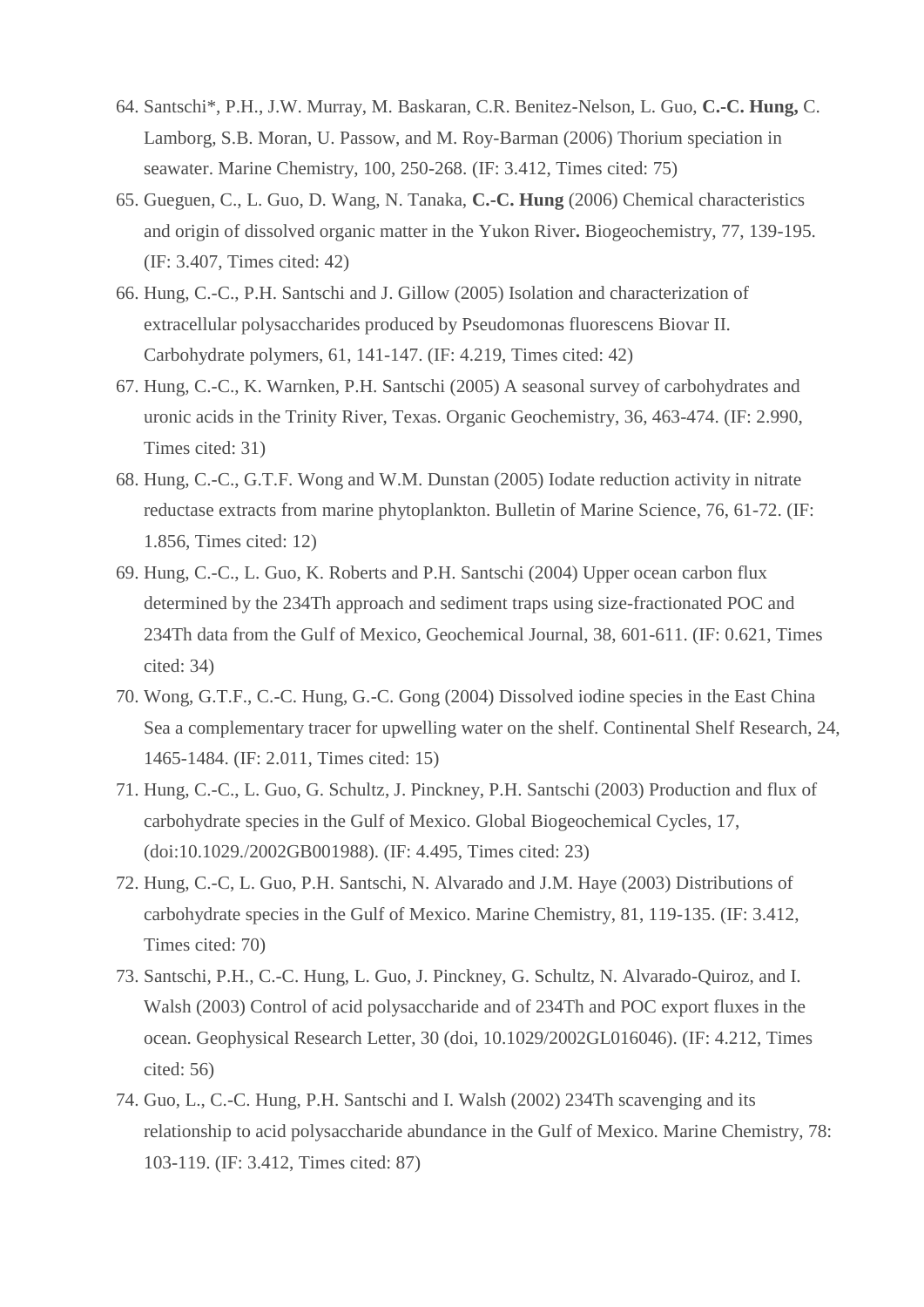- 75. Quigley, M.S., P.H. Santschi, C.-C. Hung, L. Guo and B.D. Honeyman (2002) Importance of acid polysaccharides for 234Th complexation to marine organic matter. Limnology Oceanography, 47: 367-377. (IF: 3.66, Times cited: 123)
- 76. Hung, C.-C. and P.H. Santschi (2001) Spectrophotometric determination of total uronic acids in seawater using cation exchange separation and preconcentration by lyophilization. Analytica Chimica Acta, 427, 111-117. (IF: 4.712, Times cited: 38)
- 77. Hung, C.-C., D. Tang, K. Warnken and P.H. Santschi (2001) Distributions of carbohydrates, including uronic acids, in estuarine waters of Galveston Bay. Marine Chemistry, 73, 305-318. (IF: 3.412, Times cited: 78)
- 78. Chen, Y.-L. L., W.-H. Lee, C.-C. Hung, G.T.F. Wong and J. Kanda (2001) New production in the Eat China Sea, comparison between well-mixed winter and stratified summer condirions. Continental Shelf Research, 21, 751-764. (IF: 2.011, Times cited: 41)
- 79. Wong, G.T.F. and C. -C. Hung, (2001) Speciation of dissolved iodine: integrating nitrate uptake overtime in the oceans. Continental Shelf Research, 21, 113-128. (IF: 2.011, Times cited: 24)
- 80. Hung, C.-C., G.T.F. Wong, K.-K. Liu, F.-K. Shiah and G.-C. Gong (2000) The effects of light and nitrate levels on the relationship between nitrate reductase activity and (NO3-)-N-15 uptake: Field observations in the East China Sea. Limnology Oceanography, 45, 836-848. (IF: 3.66, Times cited: 23)
- 81. Tang, D., C.-C. Hung, K. Warnken and P.H. Santschi (2000). The distribution of biogenic thiols in surface waters of Galveston Bay. Limnology Oceanography, 45, 1289-1297. (IF: 3.66, Times cited: 59)
- 82. Wei, C.-L. and C.-C. Hung (1998) Particle scavenging in the upper water column off Mindoro Island, Philippine: 234Th/238U disequilibria. Estuarine, Coastal and Shelf Science, 46, 351-358. (IF: 2.335, Times cited: 5)
- 83. Hung, C.-C., C.-L. Wei and M.-P. Chen (1994) Scavenging phenomenon in the surface water of Kuroshio Exchange Edge Processes (KEEP) area elucidated by 234Th/238U disequilibria. Acta Oceanography Taiwanica, 33, 81-96.
- 84. Wei, C.-L. and C.-C. Hung (1993) The effect of isotopic equilibration time on the determination of 234Th in seawater. Journal Radioanalytical and Nuclear Chemistry, 175, 155-159. (IF: 0.378, Times cited: 2)
- 85. Hung, C.-C. and C.-L. Wei (1992) Th-234 scavenging in the water column off southwestern Taiwan. Terrestrial, Atmospheric and Oceanic Sciences, 3, 183-197. (IF: 0.556)
- 86. Wei, C.-L. and C.-C. Hung (1992) Spatial variation of 234Th scavenging in the surface water of the Bashi Channel and the Luzon Strait. Journal of Oceanography, 48, 427-437. (IF: 1.270, Times cited: 11)